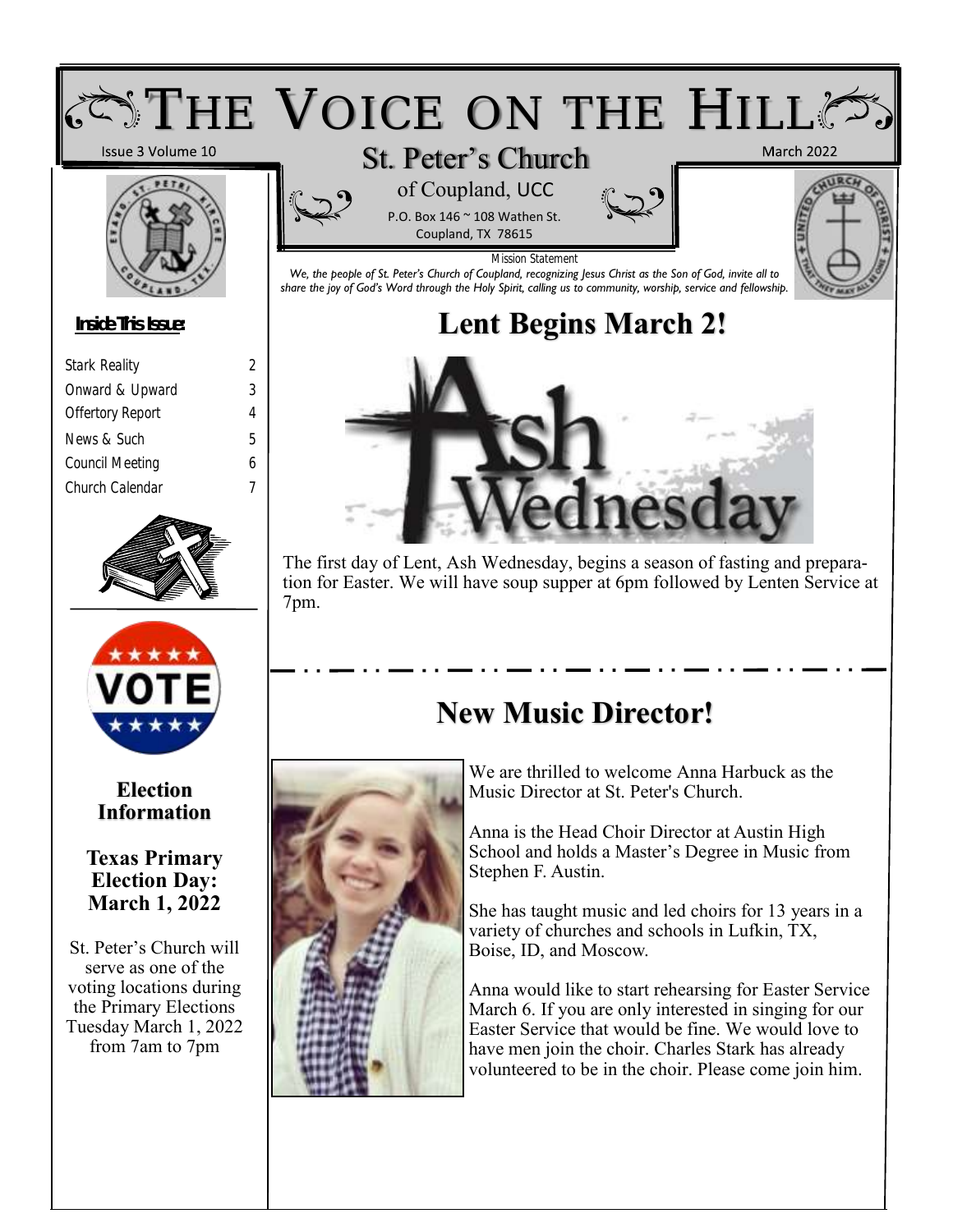

Page 2 and 1 and 1 and 2 and 2 and 2 and 2 and 2 and 2 and 2 and 2 and 2 and 2 and 2 and 2 and 2 and 2 and 2 and 2 and 2 and 2 and 2 and 2 and 2 and 2 and 2 and 2 and 2 and 2 and 2 and 2 and 2 and 2 and 2 and 2 and 2 and 2

### **STARK REALITY MARCH 2022**

This month we begin the journey of Lent with **Ash Wednesday on March 2**. The season of Lent serves as an opportunity for Christians to prepare for the coming celebration of Easter. Our Lenten services at St. Peter's will be held at 7:00 pm on Wednesday evenings with a Soup Supper held in our Fellowship Hall at 6:00pm for those who can make it.



I will be leading a study this Lent using a video series produced by Adam Hamilton and entitled "Simon Peter: Flawed but Faithful Disciple." Each week we will watch a short video which will take us to the Holy Land and show us the places where Simon Peter fished and then followed Jesus. The production is an excellent look into the life of the disciple for whom our church is named! You won't want to miss it! This Lenten Study will give you an inside look into who Simon Peter was and the challenges he faced in following Jesus. His challenges are very often our own challenges in the life of faith.

Join us as we begin this Lenten journey with the imposition of ashes. This special service which marks the beginning of Lent is a reminder of our own shortcomings in life.

I look forward to this Lenten Journey with you. See you in church.

Charles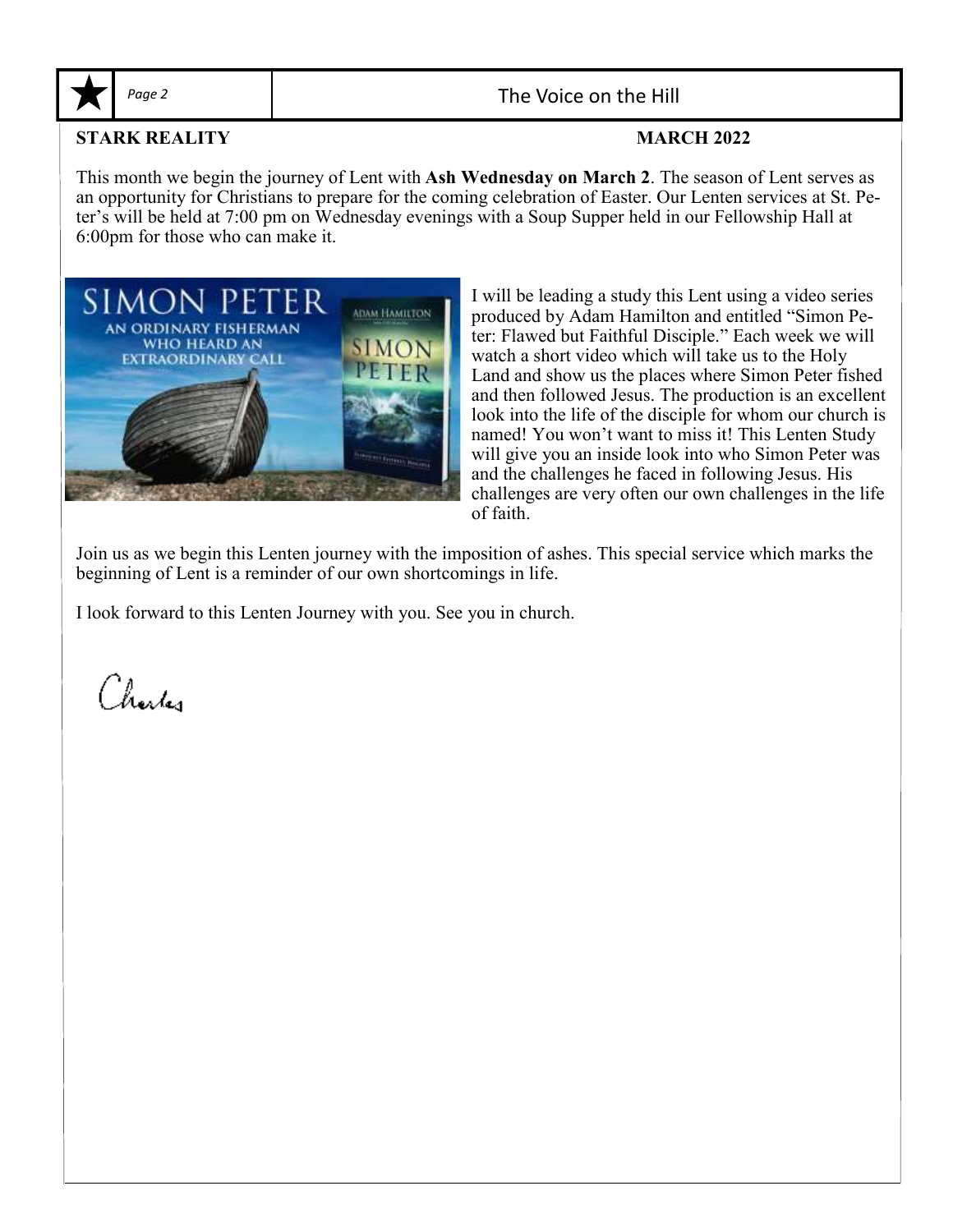

## **Senior Luncheon**

Our next Senior Luncheon will be Tuesday March 15 at 11:30am. Peter Wabbel, Master Chef will be doing our main course. The LIFT Ladies will be doing the dessert.

If you would like to play bingo at our Senior Lunch, it is suggested but not required that you bring a prize under \$10. "42" Dominoes will also be played.

Lois Schmidt & Sandra Wernli Co-Chairs

# **Potluck Sunday** Join us on Sunday March 27 for food and fellowship after morning worship. Bring your favorite dish to share!



# **One Great Hour of Sharing Offering March 27**

One Great Hour of Sharing is one of four special mission offerings of the United Church of Christ. This Lenten Offering supports the disaster, refugee, and development ministries of the United Church of Christ within Wider Church Ministries. Special Offering Envelopes will be available for this offering.



# **Garage Sale**

A garage sale was approved by Council for September. No date has been set yet. As soon as more information becomes available, details will be available in upcoming newsletters.

### **Our Sick & Shut-Ins:**

**Irene Florida:** Shavano Park Senior Living, 3220 North | Loop 1604 W, Apt #102 Shavano Park, TX 78231

**Denny Poldrack:** Will-O-Bell Nursing Home**,**  P.O. Box 107**,** Bartlett, TX 76511

**Nancy Goodlett:** at home

**Ann Johle:** Sagebrook Nursing Center, 901 Discovery Blvd, Room #210 Cedar Park, TX 78613

### **March Birthdays**

- 3rd Gretchen Finn, Alex Dollins
- 4th Calvin Ging, Ryan Haverland
- 7th Eric Kennedy
- 9th Krista Poldrack
- 11th Cindy Krieg
- 13th Paul Sane
- 18th Alaina Gregory, Hailey Kuntschik, Rick Smitherman
- 19th Dillon Kreidel
- 20th Larry Kelso 21st Lance Albert
- 22nd Jill Streit
- 
- 26th Chad Watson, Glen Kreig



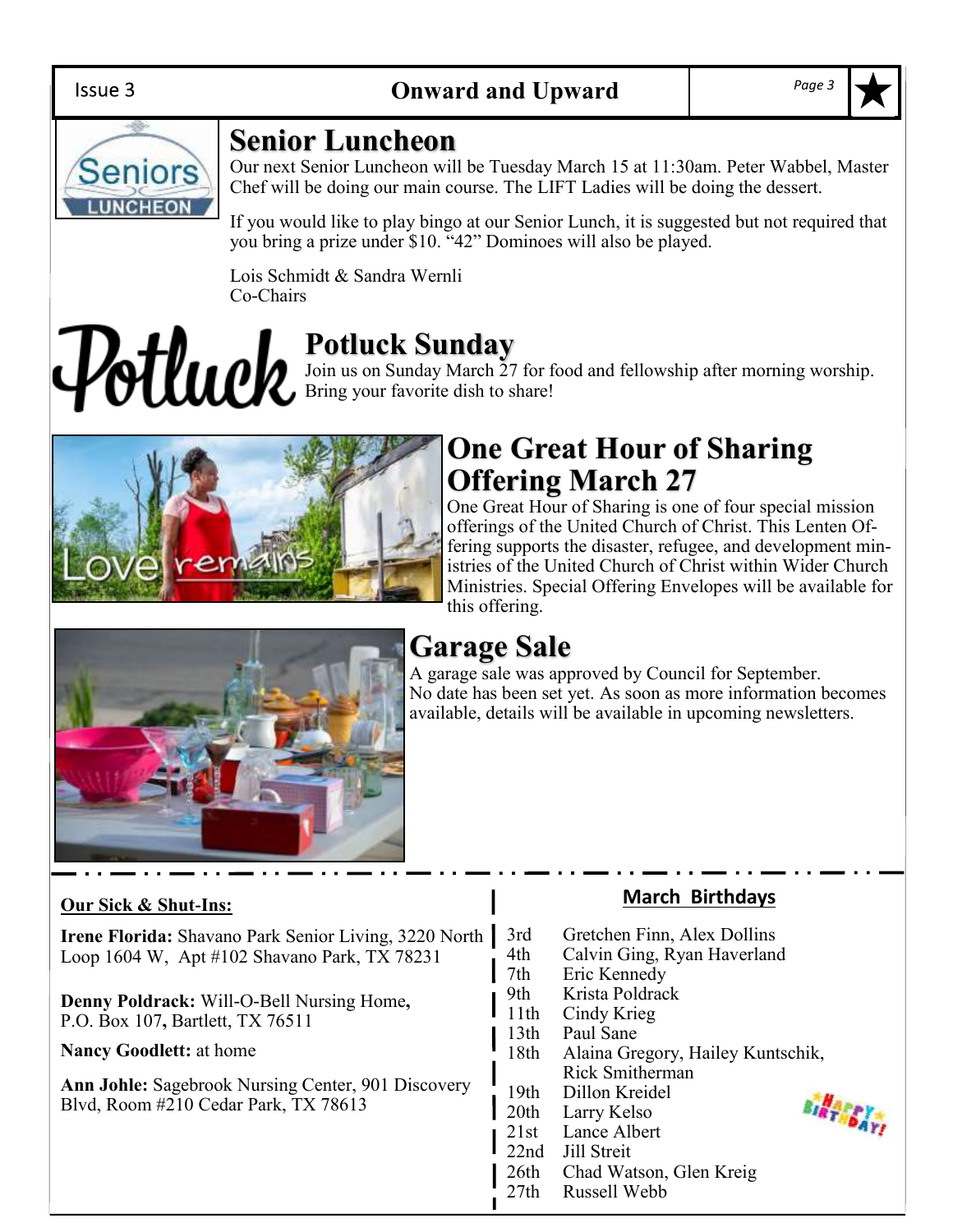### **January 2022 Income and Expenses**

**Budgeted Expense \$6,393.67 Total Regular Offering for January \$10,855 Income Exceeded Expenses by 4,462**

**Council has decided we will give this update once a month in the newsletter. We will no longer list weekly offering information in the email or church bulletin.**



### **March 2022 Special Offerings:**

Wednesday March 2 - Bay Back Mission - Ash Wednesday

Sunday March 6 - Board of Christian Ed

Wednesday March 9 - Down Home Ranch - Lent

Sunday March 13 - Cemetery Fund

Wednesday March 16 - Eden Hills Community - Lent

Wednesday March 23 - Emmaus Home - Lent

Sunday March 27 - One Great Hour of Sharing

Wednesday March 30 - Every Child's Home - Lent

### **March Worship Schedule**

| March 6                    | March 13                    |
|----------------------------|-----------------------------|
| Liturgist OPEN             | Liturgist Becky Sutton      |
| Ushers OPEN                | Ushers Don & Sandra Wernli  |
| March 20                   | March 27                    |
| Liturgist Charlotte Albert | Liturgist Carolyn Haverland |
| Ushers Roy Morris          | <b>Ushers Judy Downing</b>  |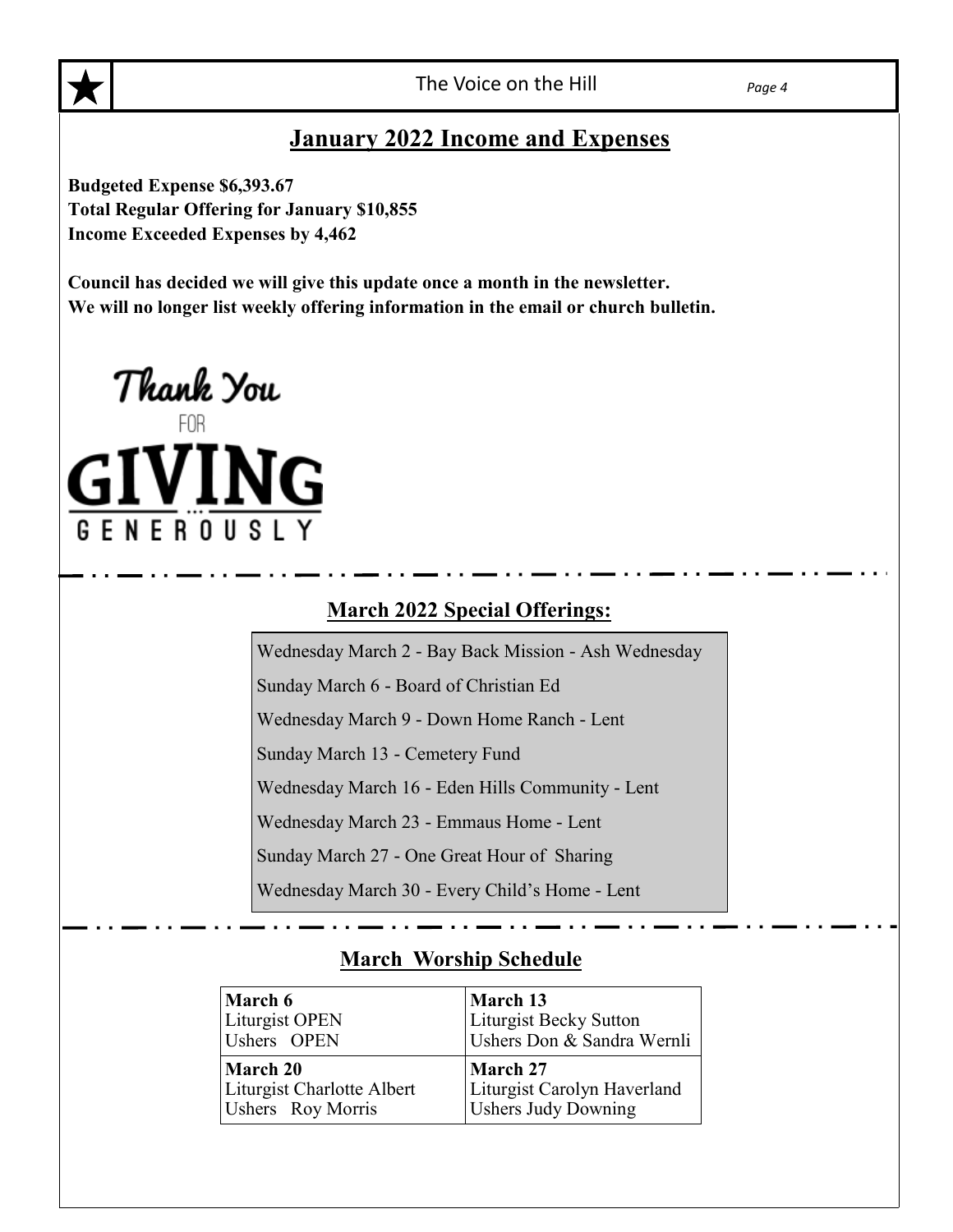

# **Soup Supper Schedule**

Thank You to everyone who signed up to prepare soup for our Lenten Soup Supper

| March 2         | March 9 March 16         |                                |  |  |
|-----------------|--------------------------|--------------------------------|--|--|
| Wernli & Miller |                          | Marge & Henze Schmidt & Sladek |  |  |
|                 |                          |                                |  |  |
|                 | <b>March 23</b> March 30 | <b>April 6</b>                 |  |  |



# **Easter Egg Hunt**

Following our Easter Worship, there will be an Easter Egg Hunt and an opportunity for children to be a part of the worship service. More details will be available in the April newsletter.



# **2022 Flower Calendar**

The calendar for Altar Flowers will be posted in the Foyer for those who would like to sign up.



**Recent Memorials** *N= New Horizon C=Cemetery L=Landscaping M=Memorial Fund*

**For: Charles & Evelyn Mohr By:** Mark & Lynda Mohr (N)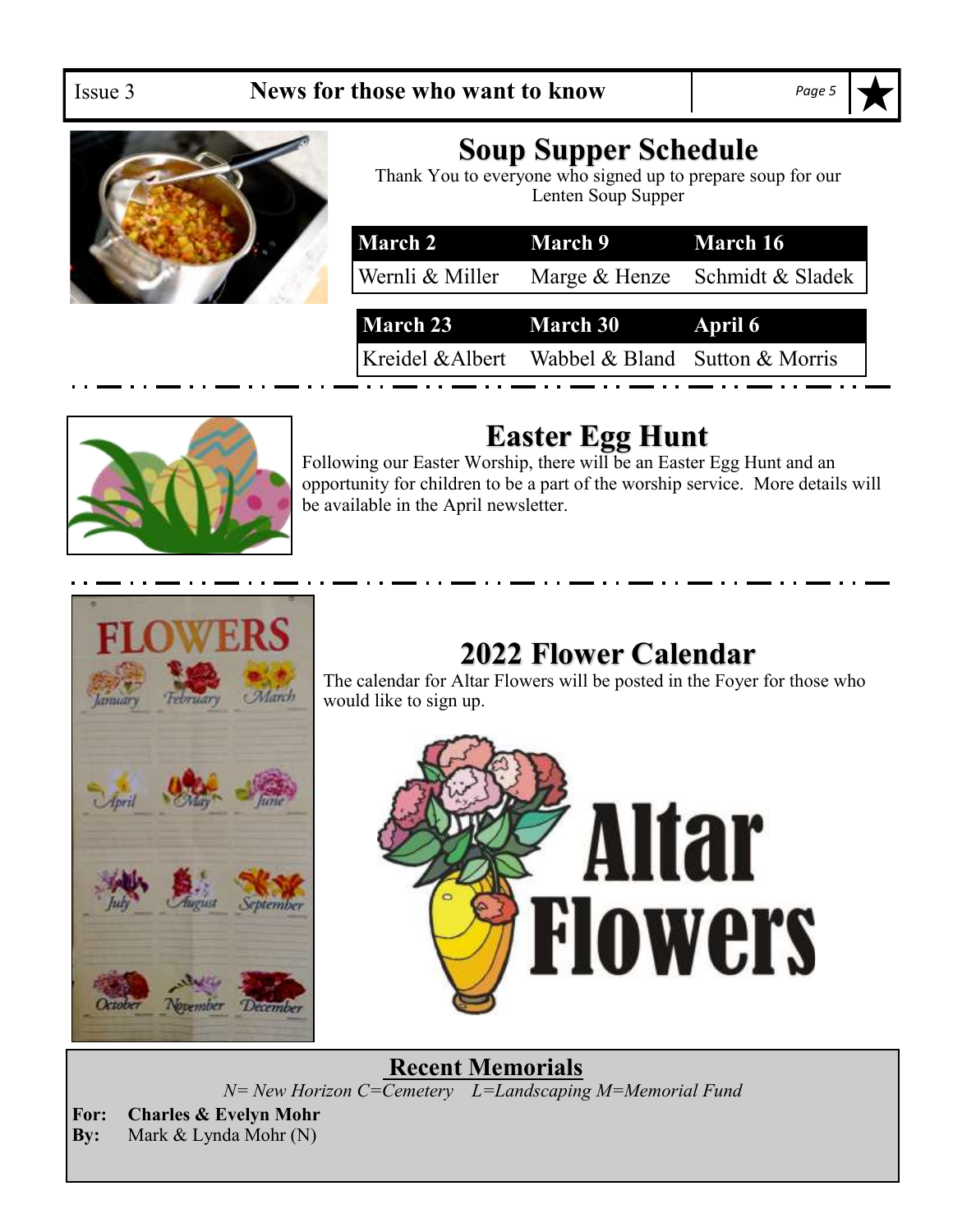#### **St. Peter's Church of Coupland Council Meeting Minutes February 20, 2022**

Members present: Janet Doss, Carolyn Haverland, Anita Holubec, Sharon Kriedel, Roy Morris, Peter Wabbel, S.R. Moss

Absent: Bonnie Sladek, Sandra Wernli

The agenda was adopted with additions.

Approval was received for the minutes of last month.

Financial reports for Income & Expense and Profit and Loss Budget vs. Actual were reviewed by council members and questions were answered by Stacy Stork. Council discussed procedure(s) on how to amend approved budget to adjust for unforeseen expenditures. A proposal was made and approved that the budget for 2022 will be amended and approved by the council on a quarterly basis.

### **Committee reports**:

Cemetery Committee is working on determining the number of spots available. Committee will also work with families with spots already purchased to see if any might be unused and available. The committee is working on getting quotes for the upkeep on the grounds.

**Pastoral Search Committee:** Job profile has been submitted and is available online. No applications have been received.

#### **Pastor's report:**

Reviewed the Pastor's report. He led the Council Planning Retreat and received some positive feedback from the attendees. After some discussion, the Council agreed that we do Fellowship pretty well and determined 3 goals for 2022: Worship, Evangelism, and Mission. See Pastor's report for more detail.

#### **Old Business:**

**HBO:** Most of the cleanup has been completed. More work will be done after the siding has been replaced. Funds received are being held and will be allocated later.

**Member List:** Barbara Coleman, Judy Downing, and Sandra Wernli are going through the members' list to verify and update. Plans are being discussed about sending out letters to verify if some persons are still members.

**Music for Lent and weddings/funerals:** Pastor Charles is looking for plans for music during Lent. He has one person who may be available for weddings and funerals.

**Office update:** The church office Windows software has been updated and will receive full support for 3 months.

#### **New Business:**

Playground: Volunteers are looking into the costs for updating the playground. It was suggested to research possible grants to fund the project.

**UCC Annual Report:** Pastor Charles provided a statistical report that he has completed for 2021 and must be submitted to the national church by March 2, 2022. The report includes a supplementary document which addresses our church did during the pandemic. The council needs to review and submit approval of the reports via email.

#### **Budget provided in bulletin, email and newsletter:**

Currently, the amount received and needed is provided in all 3 documents. A motion was made and approved to publish the information once a month in the newsletter. A message regarding this change will appear in the bulletin.

**Manville staging:** Manville Water requested permission to use the north parking lot to store materials for 90 days while they are working on streets in Taylor. The council approved their request via email on February 10, 2022, with restrictions for church activities. Manville Water contacted Sharon Kreidel and said they had made other plans.

**Church Sign:** Danny Smith and the Master Planning Committee are researching and receiving quotes from local companies for purchasing a 4'X8' lighted St. Peter's Church sign.

**Repairs:** Members have reported holes in current siding of the church which allow access to birds. Will get with Danny Smith to see if these holes can be patched. Danny is currently checking possible leak issue in the parsonage to determine if it can be repaired or if a new dishwasher is needed. He will also be replacing the working parts of 2 toilets in the ladies' room.

Sharon Kreidel, President, wants every board member to have copies of the current church Constitution, ByLaws, and Committee Report.

**Requests for use of Fellowship Hall and Sanctuary:**  Lisa Thompson has requested the Sanctuary and Fellowship Hall for a wedding on April 30, 2022. Stephanie Ochoa has requested the Fellowship Hall for Avery's confirmation lunch on June 5, 2022. The council approved both requests as long as the necessary paperwork has been completed by the parties.

**Garage Sale:** Carolyn Haverland has volunteered to head a committee for a garage sale. She requested approval to have the garage sale and space to store the items collected. She also stated she will make arrangement for haul off of any items not sold. She will look at the community and church calendar and determine a date for the sale. Her request was approved by the council.

A review of the calendars was done for March and April with a few changes.

Respectfully submitted, Cindy Alexander **Secretary** 

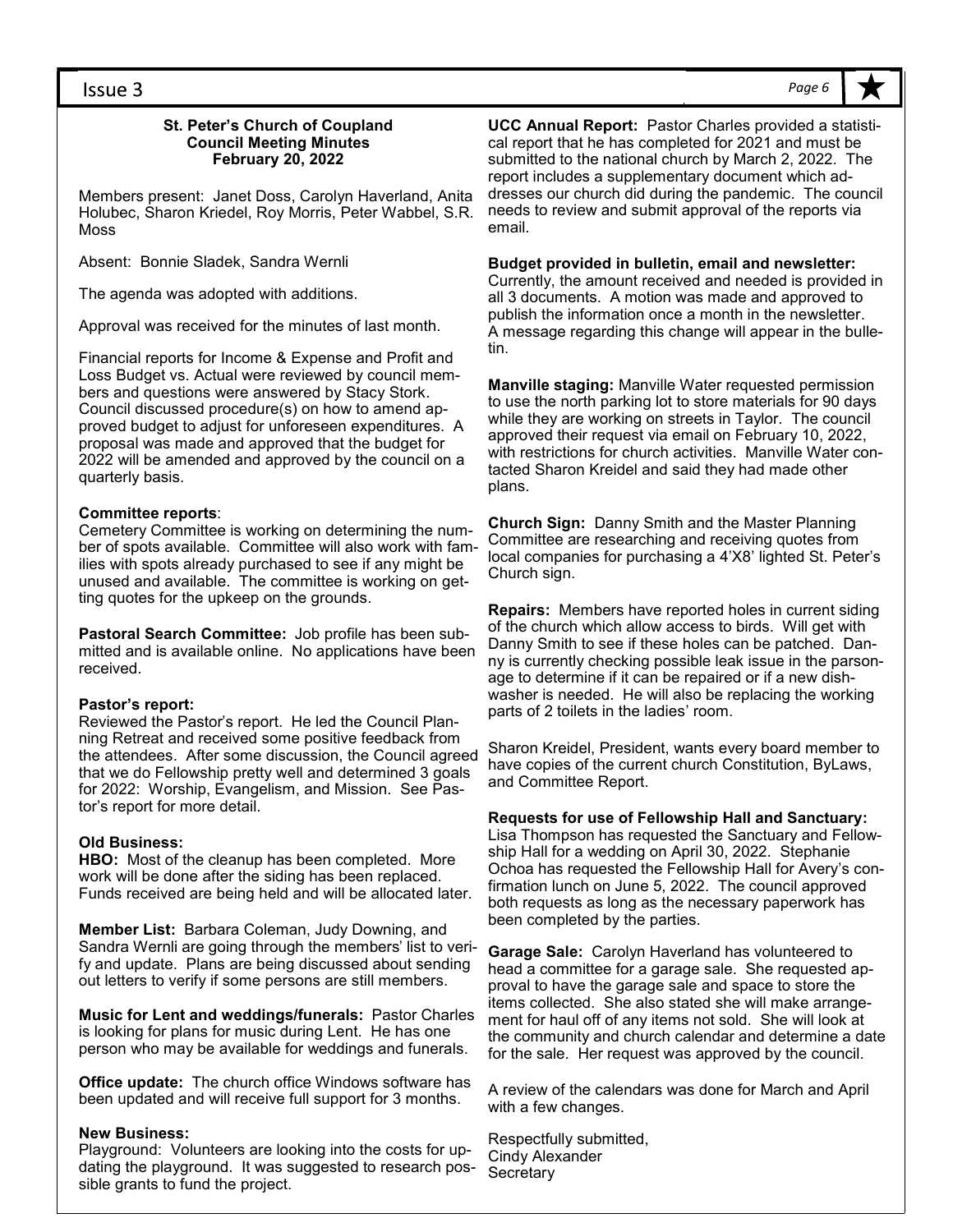Page 7 **St. Peter's Calendar of Events** 

# March 2022

| Sun                                                                                | <b>Mon</b>     | <b>Tue</b>                                                                                             | <b>Wed</b>                                        | <b>Thu</b>                   | Fri            | <b>Sat</b> |
|------------------------------------------------------------------------------------|----------------|--------------------------------------------------------------------------------------------------------|---------------------------------------------------|------------------------------|----------------|------------|
| <b>March Bread Baker</b><br><b>March Event Coordinator</b>                         |                | $\overline{I}$<br>Coffee<br>Connections<br>9:30am<br>Confirmation<br>$5-6$ pm                          | $\overline{2}$<br>Ash<br>Wednesday                | $\mathfrak{Z}$               | $\overline{A}$ | 6          |
| 6<br>9:15am Adult Class<br>10:15am Worship/<br>Communion                           | $\overline{7}$ | 8<br>Coffee<br>Connections<br>9:30am<br>Confirmation<br>$5-6$ pm                                       | 9<br>Soup Supper<br>6pm<br>Lenten<br>Service 7pm  | 10                           | II             | 12         |
| 13<br>9:15am Adult Class<br>10:15am Worship                                        | 14             | 15<br>Coffee<br>Connections<br>9:30am<br>Confirmation<br>$5-6$ pm                                      | 16<br>Soup Supper<br>6pm<br>Lenten<br>Service 7pm | 17                           | 18             | 19         |
| 20<br>9:15am Adult Class<br>10:15am Worship/<br>Communion<br><b>Church Council</b> | <i>21</i>      | 22<br>Coffee<br>Connections<br>9:30am<br>Confirmation<br>$5-6$ pm                                      | 23<br>Soup Supper<br>6pm<br>Lenten<br>Service 7pm | 24<br>Newsletter<br>Deadline | 25             | 26         |
| 27<br>9:15am Adult Class<br>10:15am Worship<br><b>Potluck Luncheon</b>             | 28             | 29<br>Coffee<br>Connections<br>9:30am<br>Newsletter<br>Assembly<br>10:30am<br>Confirmation<br>$5-6$ pm | 30<br>Soup Supper<br>6pm<br>Lenten<br>Service 7pm | 31                           |                |            |